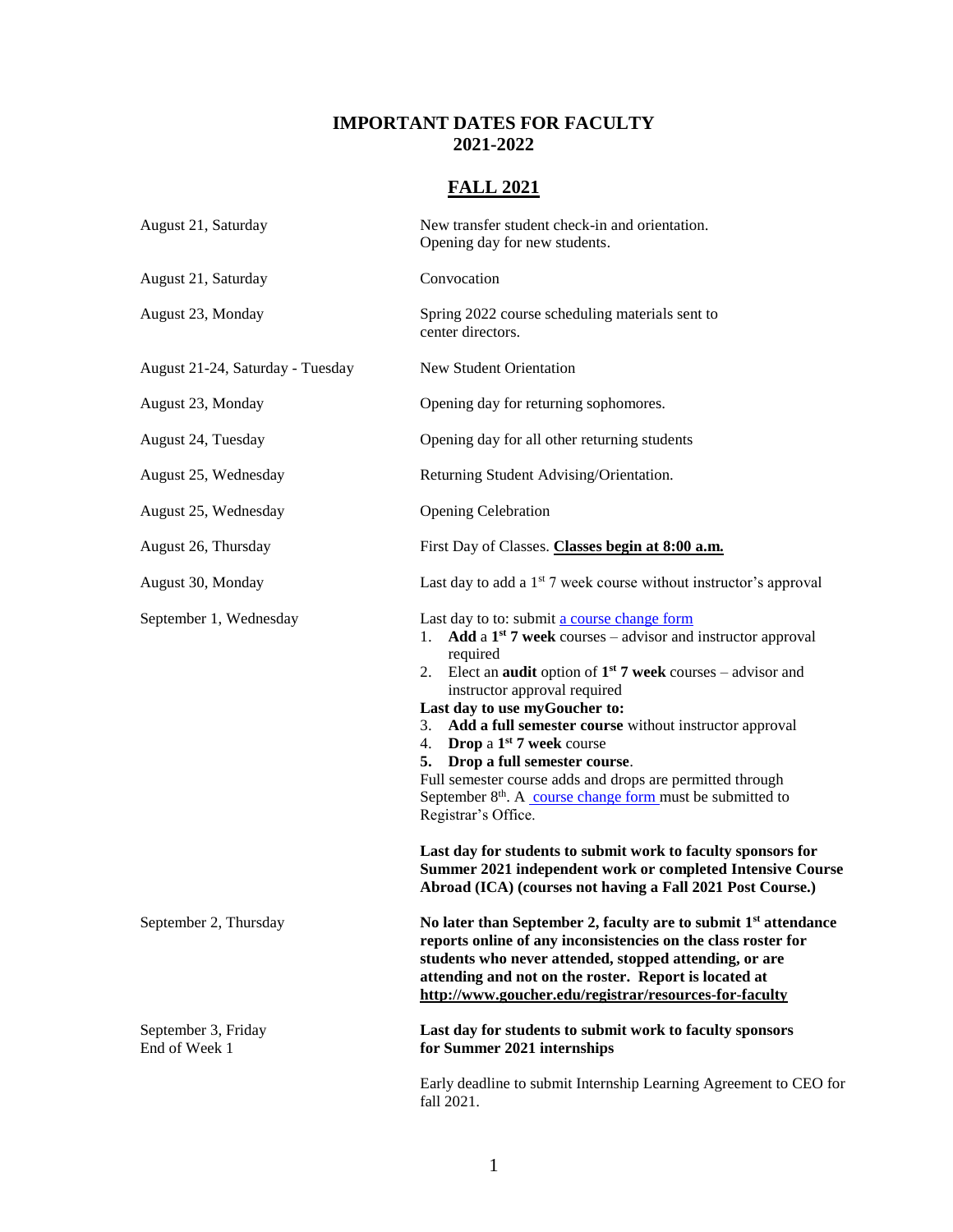| September 6, Monday                   | Labor Day (no classes)                                                                                                                                                                                                                                                                                                                                       |
|---------------------------------------|--------------------------------------------------------------------------------------------------------------------------------------------------------------------------------------------------------------------------------------------------------------------------------------------------------------------------------------------------------------|
| September 7, Tuesday                  | 2 <sup>nd</sup> Attendance reports due to the Registrar's Office.<br>Access at http://www.goucher.edu/registrar/resources-for-<br>faculty                                                                                                                                                                                                                    |
| September 8, Wednesday                | Last day to submit a course change form to:<br>Add a full semester course – instructor and advisor approval<br>1.<br>required.<br>2. Elect an <b>audit</b> option for a <b>semester</b> course already enrolled in<br>- instructor's and advisor's approval required.<br><b>Drop a semester</b> course without a "W" — advisor's approval<br>3.<br>required. |
| September 10, Friday<br>End of week 2 | Grades due for Summer 2021 internships, IW and completed ICA's<br>Center directors return first draft of the Spring 2022 course<br>schedule due to Registrar's Office                                                                                                                                                                                        |
| September 17, Friday                  | 5:00pm deadline to submit a course change form to:<br>Withdraw from a half course $(1st 7$ week) with<br>1.<br>a "W" – advisor's approval required<br>Elect pass/no pass, or change a pass/no pass to a regular<br>2.<br>grade, for a half course $(1st 7 week) -$ advisor's approval<br>required.                                                           |
| September 24, Friday                  | Second draft of Spring 2022 course schedule sent to<br>center directors with rooms                                                                                                                                                                                                                                                                           |
| October 1, Friday,                    | Center directors return second draft of the Spring 2022 course<br>schedule.                                                                                                                                                                                                                                                                                  |
| October 8-10, Friday-Sunday           | Family Weekend                                                                                                                                                                                                                                                                                                                                               |
| October 13, Wednesday                 | Last day of the $1st$ 7 week courses.                                                                                                                                                                                                                                                                                                                        |
| October 13-22, Wednesday- Friday      | Online grading for 1 <sup>st</sup> 7 week courses open.                                                                                                                                                                                                                                                                                                      |
| October 14-17, Thursday-Sunday        | Fall Break – no classes.                                                                                                                                                                                                                                                                                                                                     |
| October 15, Friday                    | Final draft of Spring 2022 course schedule sent to center directors                                                                                                                                                                                                                                                                                          |
| October 18, Monday                    | First day of the 2 <sup>nd</sup> 7 week courses.<br>Advisor's approval required to add a $2nd$ 7 week course.                                                                                                                                                                                                                                                |
| October 20, Wednesday                 | Center directors submit to Registrar any last changes for Spring<br>2022 course schedule                                                                                                                                                                                                                                                                     |
|                                       | Last day to add $2nd$ 7 week course without instructor's approval.                                                                                                                                                                                                                                                                                           |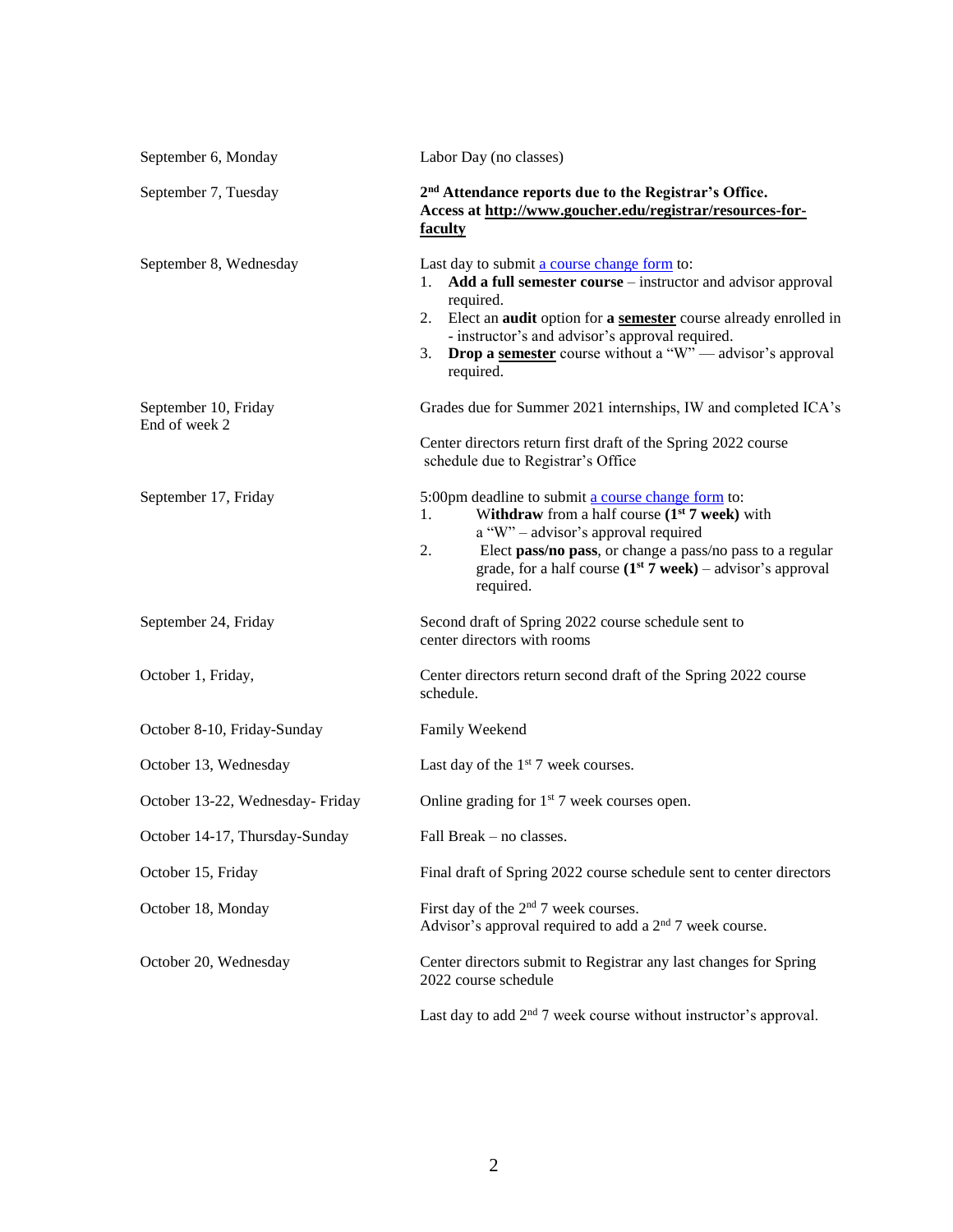| October 22, Friday                   | 5:00pm deadline to submit a course change form to:<br><b>Drop</b> a half course $(2nd 7$ week) without a "W" - advisor<br>1.<br>approval required.<br>Add a half course $(2nd 7$ week) – instructor and advisor<br>2.<br>approval required.<br>Elect audit option half course $(2nd 7$ week) – instructor and<br>3.<br>advisor approval required.<br>Final day for submitting grades online for $1st$ 7 week courses<br>and 1 <sup>st</sup> 7 week ICA's.<br>Final deadline to submit Internship Learning Agreement to CEO for                                                                                                                                                                                                                                                                                                                                               |
|--------------------------------------|------------------------------------------------------------------------------------------------------------------------------------------------------------------------------------------------------------------------------------------------------------------------------------------------------------------------------------------------------------------------------------------------------------------------------------------------------------------------------------------------------------------------------------------------------------------------------------------------------------------------------------------------------------------------------------------------------------------------------------------------------------------------------------------------------------------------------------------------------------------------------|
|                                      | fall 2021.                                                                                                                                                                                                                                                                                                                                                                                                                                                                                                                                                                                                                                                                                                                                                                                                                                                                   |
| October 25, Monday                   | Registration Guidebook for Spring 2022 is posted at<br>http://www.goucher.edu/registrar/course-information/.                                                                                                                                                                                                                                                                                                                                                                                                                                                                                                                                                                                                                                                                                                                                                                 |
| October 25-November 5, Monday-Friday | Academic advising for Spring 2022.                                                                                                                                                                                                                                                                                                                                                                                                                                                                                                                                                                                                                                                                                                                                                                                                                                           |
| October 29, Friday<br>End of Week 9  | Deadline for second semester sophomores to declare a<br>major – online form should be submitted                                                                                                                                                                                                                                                                                                                                                                                                                                                                                                                                                                                                                                                                                                                                                                              |
| November 1, Monday                   | Registration begins for Goucher January 2022 J-term courses.                                                                                                                                                                                                                                                                                                                                                                                                                                                                                                                                                                                                                                                                                                                                                                                                                 |
| November 5, Friday                   | 5:00pm deadline to submit a course change form to:<br>Withdraw from semester courses with a "W" - advisor's<br>1.<br>approval required.<br>Elect pass/no pass, or change from pass/no pass to regular<br>2.<br>grade, in a semester course - advisor's approval required.<br><b>Withdraw</b> from a <b>half course</b> ( $2nd$ 7 week) with a W" –<br>3.<br>advisor's approval required.<br>Elect pass/no pass, or change from pass/no pass to regular<br>4.<br>grade, for a <b>half course</b> $(2nd 7$ week) – advisor's approval<br>required.<br>Juniors must complete the Statement of Intent for Senior Thesis and<br>submit it to the office of the Associate Provost on or before the last<br>day of classes of the preceding semester in which senior thesis work<br>formally begins.<br>http://www.goucher.edu/registrar/documents/Senior-Thesis-<br>Guidelines.pdf |
| November 8, Monday                   | Summer 2022 ICA Application Deadline                                                                                                                                                                                                                                                                                                                                                                                                                                                                                                                                                                                                                                                                                                                                                                                                                                         |
| November 15-19, Monday-Friday        | Online registration for Spring 2022 begins, depending on<br>number of completed credits. Days and times are published in<br>the Registration Guidebook on Goucher's website at<br>http://www.goucher.edu/registrar/registration-info-and-dates                                                                                                                                                                                                                                                                                                                                                                                                                                                                                                                                                                                                                               |
| November 25-28, Wed-Sun              | Thanksgiving Holiday (no classes)                                                                                                                                                                                                                                                                                                                                                                                                                                                                                                                                                                                                                                                                                                                                                                                                                                            |
| November 29, Monday                  | Classes resume at 8:00 a.m.                                                                                                                                                                                                                                                                                                                                                                                                                                                                                                                                                                                                                                                                                                                                                                                                                                                  |
| December 10, Friday                  | Last day of classes                                                                                                                                                                                                                                                                                                                                                                                                                                                                                                                                                                                                                                                                                                                                                                                                                                                          |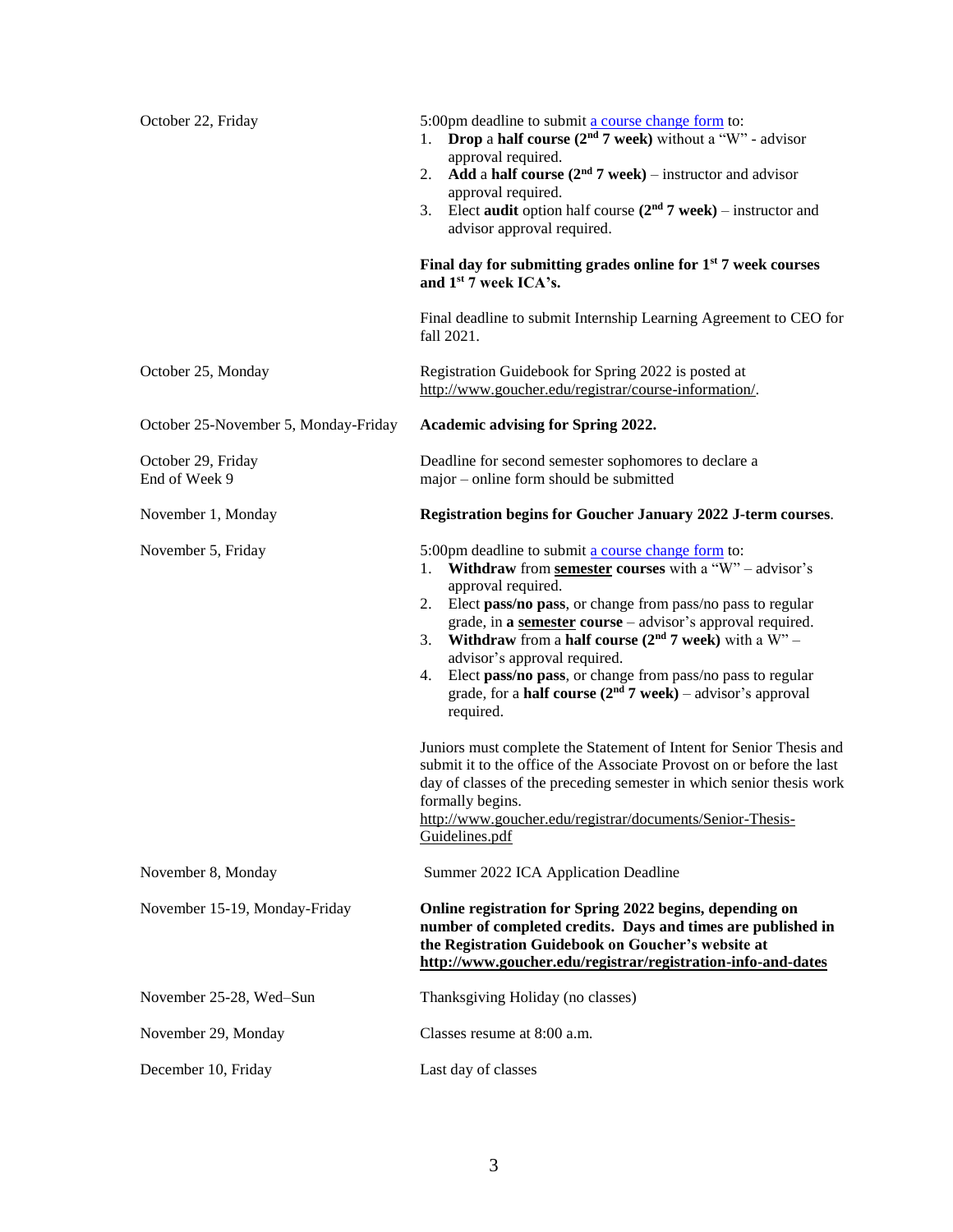|                                 | Deadline for Incomplete Grade requests for Fall 2021 courses.<br>Due at 5pm in Registrar's office.                   |
|---------------------------------|----------------------------------------------------------------------------------------------------------------------|
|                                 | Last day to submit work to faculty sponsors for Fall 2021<br>internships, extended incompletes and independent work. |
|                                 | Internship Learning Agreements (ILA) for Winter 2022 due to<br>Career Education Office (CEO)                         |
| December 11-13, Saturday–Monday | Reading Period                                                                                                       |
| December 13, Monday             | Capstone Day                                                                                                         |
| December 14-17, Tuesday-Friday  | Final Experience/Exam week                                                                                           |

### **GRADE SUBMISSION DATES FOR FALL 2021**

| September 10, Friday   | Grades due for Summer 2021 internships, IW and completed ICA's.                                                    |
|------------------------|--------------------------------------------------------------------------------------------------------------------|
| October 22, Friday     | Grades due for ICA's completed for the 1 <sup>st</sup> 7 week of Fall as well as<br>any other $1st$ 7 week course. |
| December 10, Friday    | Incomplete Grade request for Fall 2021 courses deadline. Due by<br>5pm in Registrar's office.                      |
| December 21, Tuesday   | Grades due for all $2nd$ 7 week and full semester courses and<br>internships.                                      |
| December 22, Wednesday | December 2021 degree clearances due from program directors.                                                        |
| January 21, Friday     | Grades due for Fall 2021 courses marked as incomplete.                                                             |

# **INTERSESSION/J-TERM 2022**

| January 4-27, Friday-Friday | Intersession/J-Term                                                                                                                                                    |
|-----------------------------|------------------------------------------------------------------------------------------------------------------------------------------------------------------------|
| January 4, Friday           | Last day to add/drop J-Term classes                                                                                                                                    |
| January 10, Monday          | Last day to add/drop for January intersession courses. (NOT J-<br>Term). Instructor's and advisor's signatures required to add a<br>course.                            |
| January 14, Friday          | Work due to instructors for Fall 2021 courses marked as<br>incomplete.                                                                                                 |
| January 17, Monday          | Martin Luther King, Jr. Holiday (no classes).                                                                                                                          |
| January 21, Friday          | Last day to withdraw or change to pass/no pass grade from a winter<br>internship, intersession courses and J term courses with a "W" –<br>advisor's signature required |
| January 21, Friday          | Grades due for Fall 2021 course marked as incomplete.                                                                                                                  |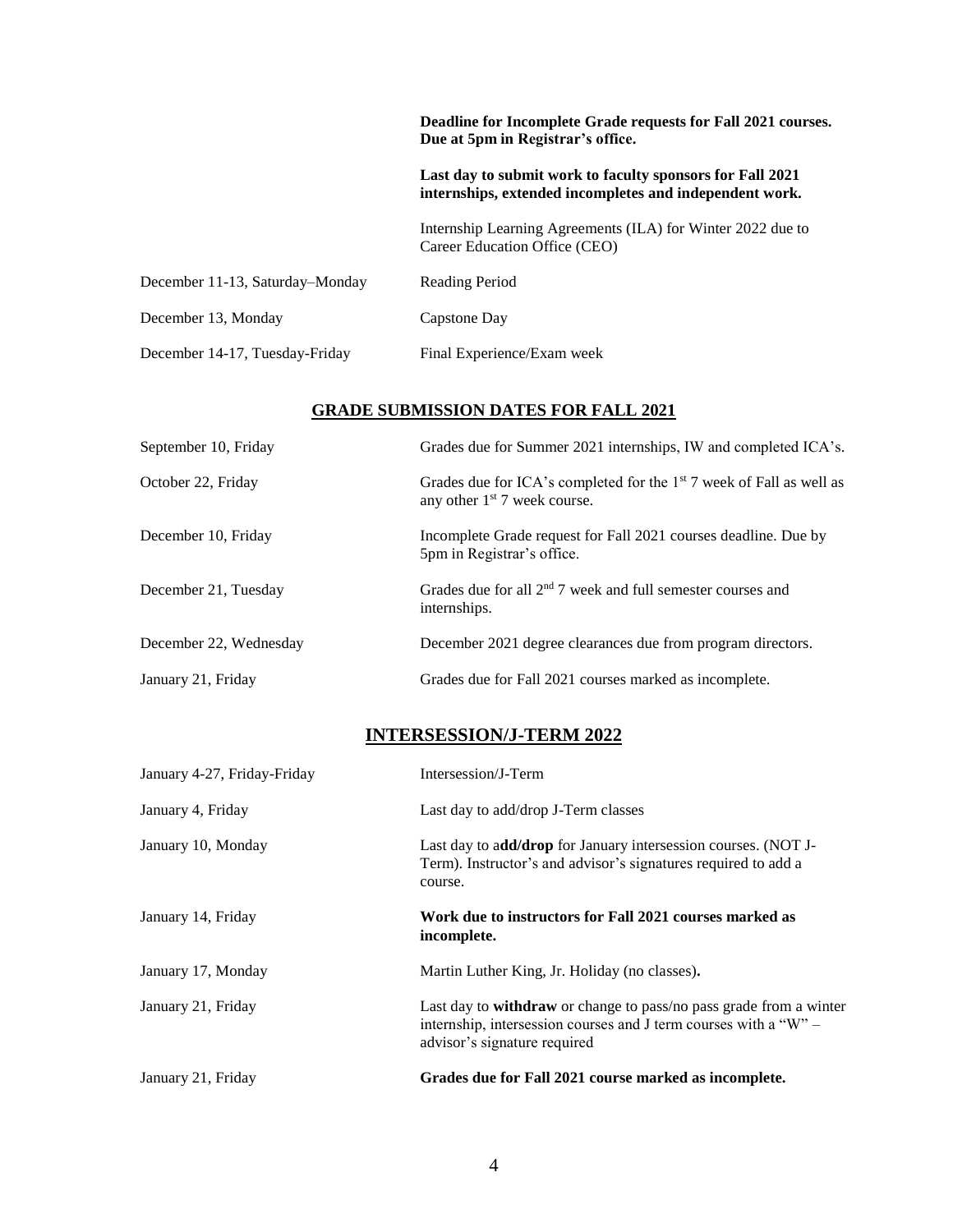# **SPRING 2022**

| January 25, Tuesday                                | Fall 2022 course scheduling materials sent to center directors                                                                                                                                                                                                                                                                                                                                                                          |
|----------------------------------------------------|-----------------------------------------------------------------------------------------------------------------------------------------------------------------------------------------------------------------------------------------------------------------------------------------------------------------------------------------------------------------------------------------------------------------------------------------|
| January 29, Saturday                               | Opening day for all students.                                                                                                                                                                                                                                                                                                                                                                                                           |
| January 29-30, Saturday-Sunday                     | January orientation program for incoming first year and transfer<br>students.                                                                                                                                                                                                                                                                                                                                                           |
| January 31, Monday                                 | Classes begin at 8:00 a.m.<br>Schedule adjustments/advising.                                                                                                                                                                                                                                                                                                                                                                            |
| February 2, Wednesday                              | Last day to add $1st$ 7 week course without instructor's approval.                                                                                                                                                                                                                                                                                                                                                                      |
| February 4, Friday<br>End of first week of classes | Last day to submit online the Application for Degree for<br>seniors expecting to graduate in either May or August 2022 and/or<br>participate in the 2022 commencement ceremony held in May.<br>After this date, students with late submissions or changes must<br>make them in writing to the Registrar's office.                                                                                                                       |
|                                                    | Early deadline to submit Internship Learning Agreement to CEO for<br>spring 2022.                                                                                                                                                                                                                                                                                                                                                       |
|                                                    | Last day to submit work to faculty sponsors for Winter<br>2022 internship                                                                                                                                                                                                                                                                                                                                                               |
|                                                    | Last day to submit a course change form to:<br>Add 1 <sup>st</sup> 7 week courses (instructor and advisor's approval<br>1.<br>required)<br>2. Drop $1st$ 7 week courses (advisor's approval required)<br>Elect the <b>audit</b> option for a $1st 7$ week courses (instructor and<br>3.<br>advisor's approval required)<br>Semester courses not requiring special approval may be added<br>through myGoucher through Sunday, February 6 |
| February 6, Sunday                                 | Last day to add or drop through myGoucher a semester course<br>not requiring special approval, or drop a 1 <sup>st</sup> 7 week course.                                                                                                                                                                                                                                                                                                 |
| February 7, Monday                                 | Last day to submit work to faculty sponsors for Winter<br>2022 independent work. Intensive Course Abroad (ICA) work due<br>for courses that do not have a spring post-course.                                                                                                                                                                                                                                                           |
|                                                    | No later than February 7, faculty are required to submit<br>attendance reports online of any inconsistencies on the class<br>roster for students who never attended, stopped attending, or<br>are attending and not on the roster.<br>https://www.goucher.edu/registrar/documents/Online-<br><b>Attendance-Reporting-Instructions.pdf</b>                                                                                               |
| February 10, Thursday                              | 2 <sup>nd</sup> Attendance reports must be submitted by this date<br>https://www.goucher.edu/registrar/documents/Online-Attendance-<br>Reporting-Instructions.pdf                                                                                                                                                                                                                                                                       |
| February 11, Friday                                | Grades due for 2022 Winter internships, IW and completed<br>ICA's.                                                                                                                                                                                                                                                                                                                                                                      |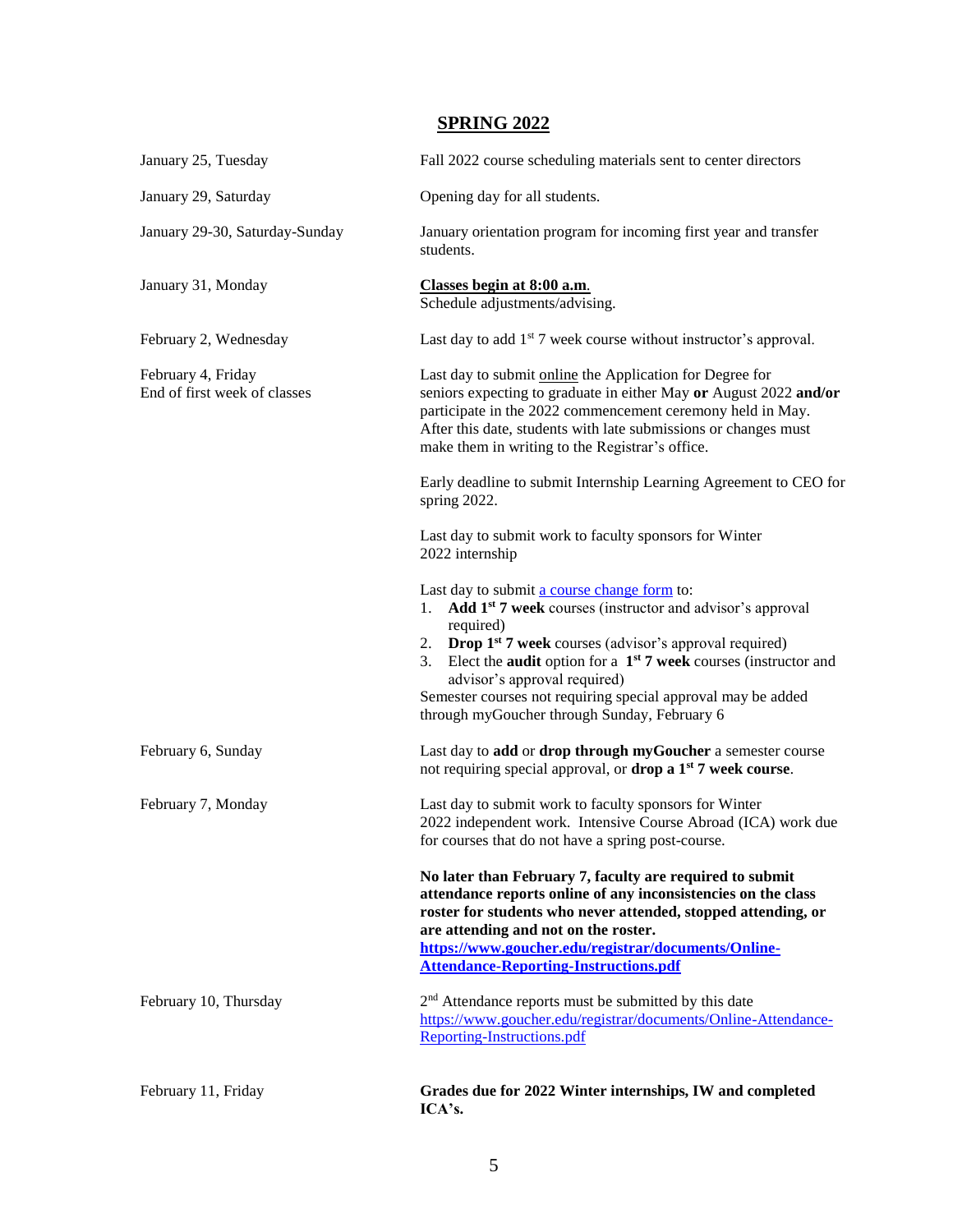|                                          | 5:00pm deadline to submit a course change form to:<br>Add a full semester course – instructor $\&$ advisor's approval<br>1.<br>required.                                                                                                                                                            |
|------------------------------------------|-----------------------------------------------------------------------------------------------------------------------------------------------------------------------------------------------------------------------------------------------------------------------------------------------------|
|                                          | 2. Drop a full semester course without a "W"- advisor's                                                                                                                                                                                                                                             |
|                                          | signature required.<br>3.<br>Elect audit option for a semester course already enrolled in $-$<br>instructor's & advisor's signatures required.                                                                                                                                                      |
|                                          | Center directors return first draft of the Fall 2022 course<br>schedule to the Registrar's Office                                                                                                                                                                                                   |
| February 18, Friday                      | 5:00pm deadline to submit a course change form to:<br>1. Withdraw from a half course $(1^{st} 7$ week) with a "W" –<br>advisor's approval required.<br>2. Elect pass/no pass, or change from pass/no pass to a regular<br>grade, for a half course $(1st 7$ week) – advisor's approval<br>required. |
| February 25, Friday                      | Second draft of Fall 2022 Course Schedule sent to center directors<br>with rooms.                                                                                                                                                                                                                   |
| February 28 - March 7<br>Monday - Monday | Raise APRs                                                                                                                                                                                                                                                                                          |
| March 4, Friday<br>End of week 5         | Work due to faculty for Winter 2022 incompletes.                                                                                                                                                                                                                                                    |
| March 9, Wednesday                       | Center directors return second draft of Fall 2022 course schedule to<br>the Registrar's Office.                                                                                                                                                                                                     |
| March 16, Wednesday                      | Final draft of Fall 2022 course schedule sent to center directors                                                                                                                                                                                                                                   |
| March 18, Friday                         | $1st$ 7 week courses end.                                                                                                                                                                                                                                                                           |
|                                          | Grade entry open online from March 18-25 for 1 <sup>st</sup> 7 week courses.                                                                                                                                                                                                                        |
|                                          | Center directors return to Registrar any last changes for fall 2022<br>course schedule.                                                                                                                                                                                                             |
| March 19-27, Saturday-Sunday             | Spring Break – no classes.                                                                                                                                                                                                                                                                          |
| March 25, Friday                         | Last day to submit grades online for $1st$ 7 week courses.                                                                                                                                                                                                                                          |
| March 28, Monday                         | Classes resume at 8:00 a.m.                                                                                                                                                                                                                                                                         |
|                                          | $2nd$ 7 week courses begin.                                                                                                                                                                                                                                                                         |
|                                          | Registration Guidebook for Fall 2022 is posted at<br>http://www.goucher.edu/registrar/course-information/                                                                                                                                                                                           |
| March 28-April 15, Monday-Friday         | <b>Academic advising for Fall 2022.</b>                                                                                                                                                                                                                                                             |
| April 1, Friday                          | Last day to add $2nd$ 7 week course without instructor approval.                                                                                                                                                                                                                                    |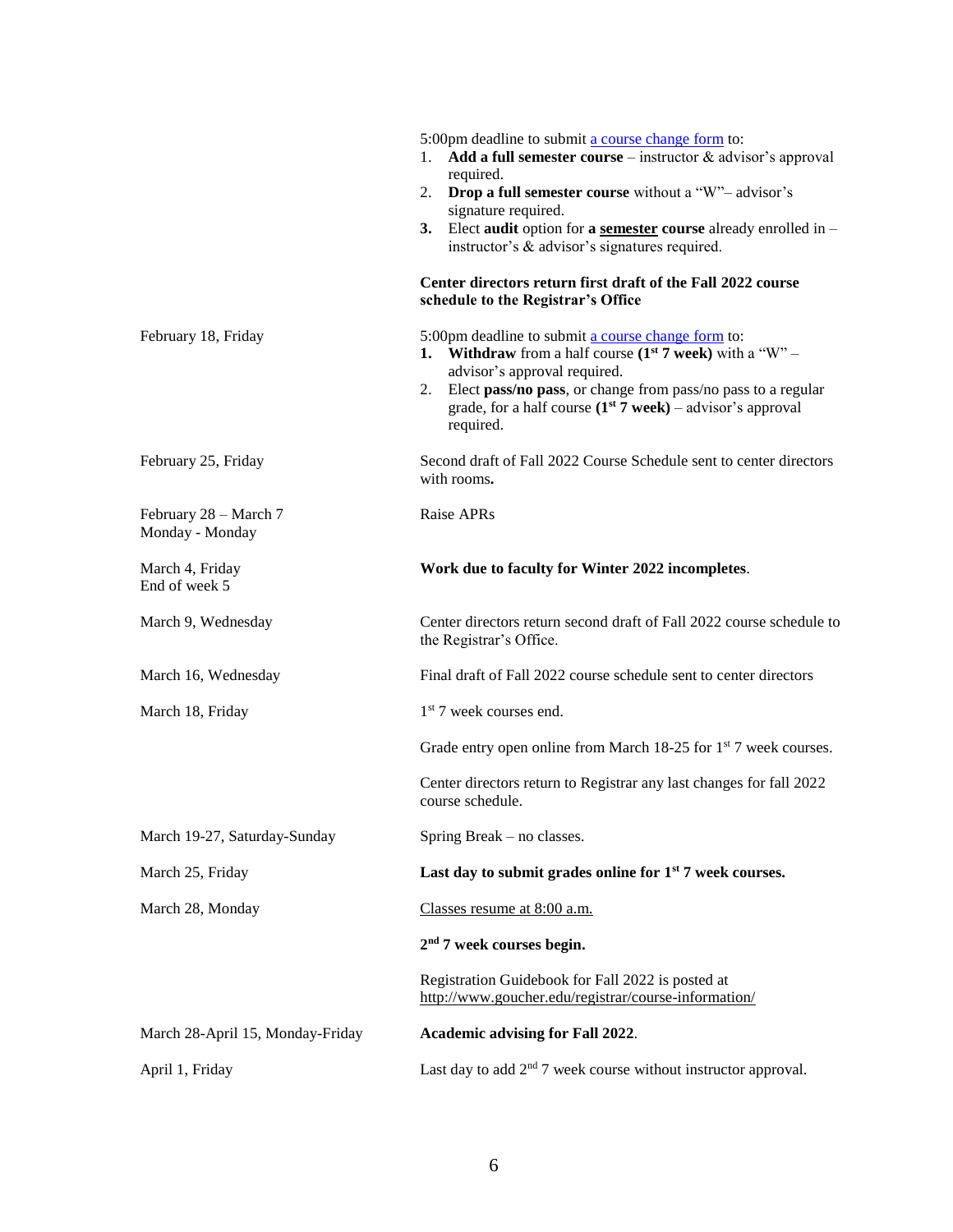|                                       | Final deadline to submit Internship Learning Agreement to CEO for<br>spring 2022.                                                                                                                                                                                                                                                                                                                                                                                                                                    |
|---------------------------------------|----------------------------------------------------------------------------------------------------------------------------------------------------------------------------------------------------------------------------------------------------------------------------------------------------------------------------------------------------------------------------------------------------------------------------------------------------------------------------------------------------------------------|
|                                       | No later than April 1, faculty are required to submit attendance<br>reports online of any inconsistencies on the class roster for<br>students who never attended, stopped attending, or are<br>attending and not on the roster.<br>https://www.goucher.edu/registrar/documents/Online-                                                                                                                                                                                                                               |
|                                       | <b>Attendance-Reporting-Instructions.pdf</b>                                                                                                                                                                                                                                                                                                                                                                                                                                                                         |
| April 4, Monday                       | Registration for Goucher Summer 2022 courses begins.                                                                                                                                                                                                                                                                                                                                                                                                                                                                 |
| April 4 – April 11<br>Monday - Monday | Raise APRs                                                                                                                                                                                                                                                                                                                                                                                                                                                                                                           |
| April 5, Tuesday                      | 5:00pm deadline to submit a course change form to:<br>1. Add a half course $(2nd 7$ Week) – instructor's and<br>advisor's approval required.<br>2. Drop a half course $(2nd 7$ Week) without a "W" – advisor's<br>approval required.<br>Elect audit option half course $(2nd 7 Week)$ – instructor's and<br>3.<br>advisor's approval required.                                                                                                                                                                       |
| April 8, Friday<br>End of Week 9      | Deadline for second semester sophomores to declare a<br>major - online form should be submitted                                                                                                                                                                                                                                                                                                                                                                                                                      |
| April 15, Friday<br>End of Week 10    | Juniors must complete the Statement of Intent for Senior<br>Thesis and submit it to the office of the Associate Provost on or<br>before the last day of classes of the preceding semester in which<br>senior thesis work formally begins.<br>http://www.goucher.edu/registrar/documents/Senior-Thesis-<br>Guidelines.pdf                                                                                                                                                                                             |
|                                       | 5:00pm deadline to submit a course change form to:<br>1. Withdraw from a semester course with a "W" - advisor<br>approval required<br><b>Withdraw</b> from a half course $(2^{nd} 7$ Week) with a "W" –<br>2.<br>advisor approval required.<br>Elect pass/no pass, or change pass/no pass to a regular grade,<br>in a semester course. Advisor approval required.<br>Elect pass/no pass, or change from a pass/no pass to a regular<br>4.<br>grade, for a half course $(2nd 7$ Week) – advisor approval<br>required. |
| April 18-22, Monday-Friday            | Online registration for Fall 2022 begins, depending on number<br>of completed credits. Days and times are at<br>http://www.goucher.edu/registrar/registration-info-and-dates                                                                                                                                                                                                                                                                                                                                         |
| April 22-24, Friday-Sunday            | Alumnae/i Weekend 2022                                                                                                                                                                                                                                                                                                                                                                                                                                                                                               |
| April 29, Friday                      | Get in Goucher day (GIG) No classes that start after 11:50am.                                                                                                                                                                                                                                                                                                                                                                                                                                                        |
| May 12, Thursday                      | Last day of classes.                                                                                                                                                                                                                                                                                                                                                                                                                                                                                                 |
|                                       | Deadline for incomplete Grade requests for Spring 2022<br>courses. Due by 5pm in Registrar's office.                                                                                                                                                                                                                                                                                                                                                                                                                 |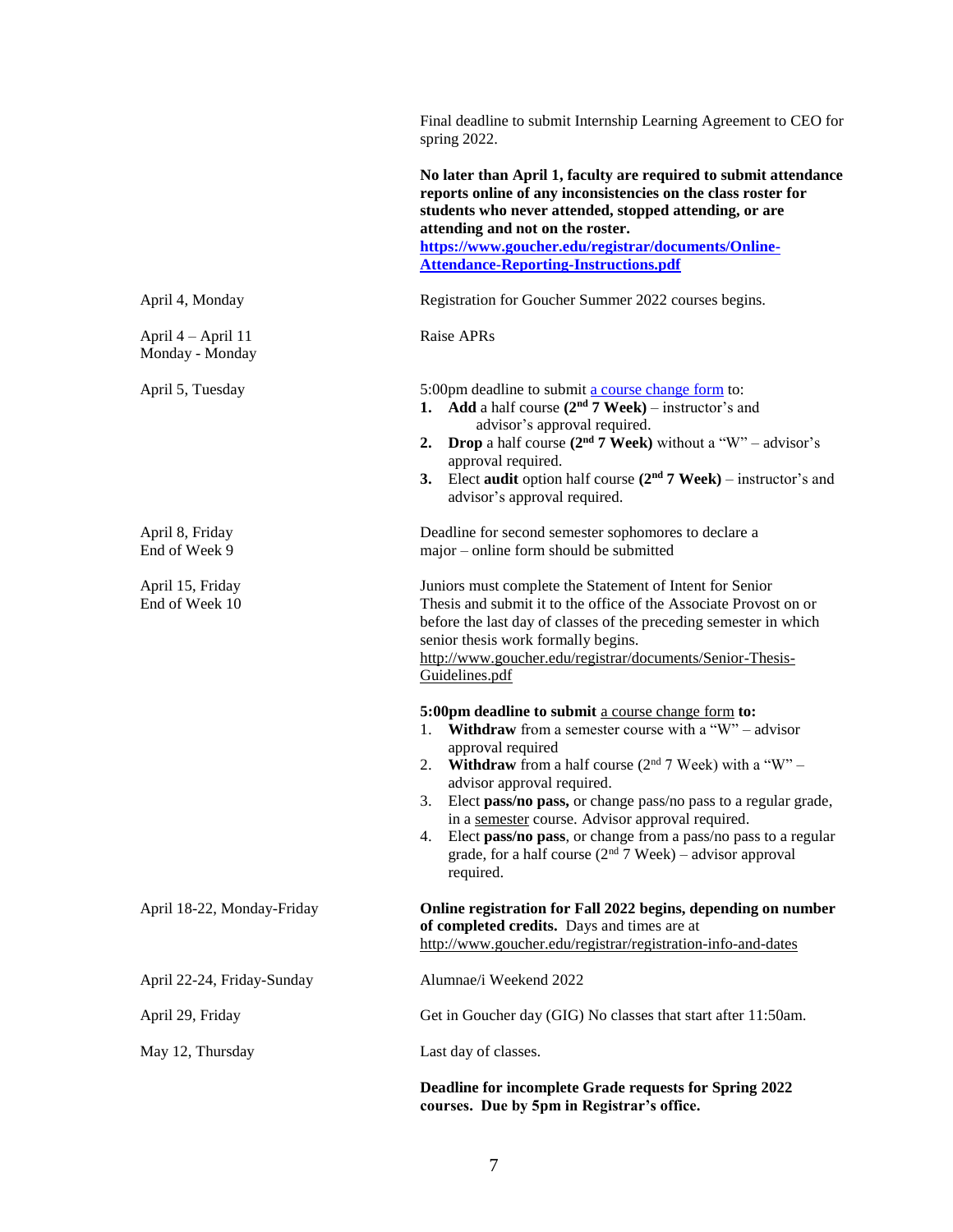Last day for students to submit work to faculty sponsors for spring 2022 internships

| May 13, Friday              | Goucher Symposium Day/Spring Convocation                                                                                   |
|-----------------------------|----------------------------------------------------------------------------------------------------------------------------|
| May 14-16, Saturday- Monday | Reading Period                                                                                                             |
| May 17-20, Tuesday-Friday   | Final Experience/Exam week                                                                                                 |
| May 26, Thursday            | <b>Baccalaureate</b>                                                                                                       |
| May 27, Friday              | Commencement 10:30 a.m.                                                                                                    |
| June 3, Friday              | Last day to submit registration for Summer 2022 independent work,<br>field work, practicum, directed reading and research. |

### **GRADE SUBMISSION DATES FOR SPRING 2022**

| February 11, Friday | Grades due for 2022 Winter internships, IW and completed ICA's.          |
|---------------------|--------------------------------------------------------------------------|
| March 25, Friday    | Last day to submit grades online for $1st$ 7 week courses.               |
| May 23, Monday      | Final grades due for all graduating seniors at noon.                     |
| May 24, Tuesday     | Final grades due for all students.                                       |
| May 24, Tuesday     | May 2022 BA degree clearances due to Registrar's Office by<br>$3:00pm$ . |
| July 1, Friday      | Grades due for spring 2022 incompletes                                   |
| August 19, Friday   | Grades due for summer 2022 internship                                    |

### **SUMMER 2022**

| June 3, Friday             | Early deadline to submit Internship Learning Agreement to CEO for<br>summer 2022. |
|----------------------------|-----------------------------------------------------------------------------------|
| June 6-30, Monday-Thursday | Summer session $I$ – undergraduate courses                                        |
| June 6, Monday             | Last day to add/drop Summer session I course                                      |
| June 7-24                  | Withdrawal period Summer session I course                                         |
| June 20, Monday            | Juneteenth observcd                                                               |
| June 24, Friday            | Work due to faculty for spring 2022 incompletes                                   |
| July 1, Friday             | Grades due for spring 2022 incompletes                                            |
| July 5-29, Tuesday-Friday  | Summer session $II$ – undergraduate courses                                       |